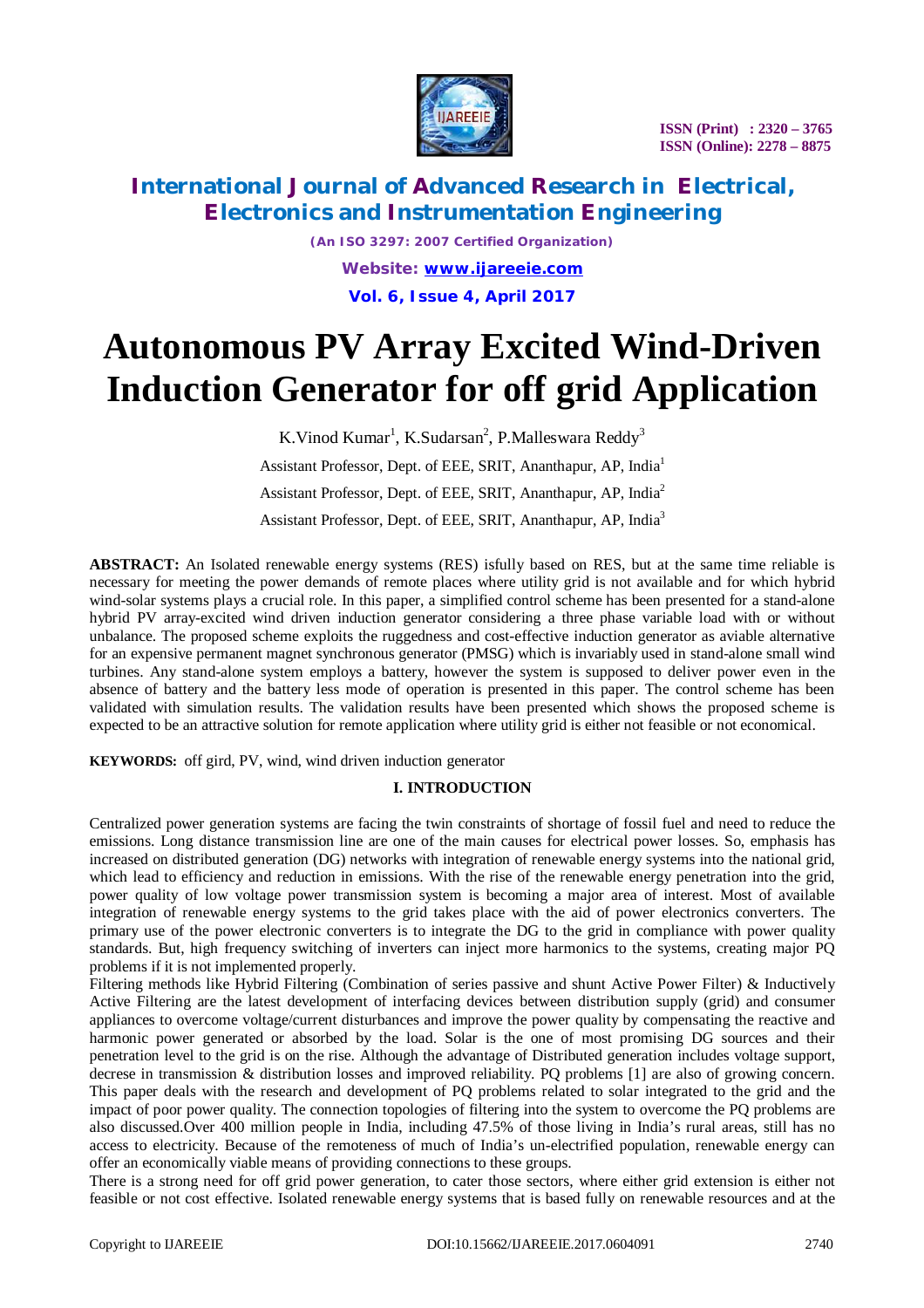

*(An ISO 3297: 2007 Certified Organization)*

### *Website: [www.ijareeie.com](http://www.ijareeie.com)*

### **Vol. 6, Issue 4, April 2017**

same time reliable is necessary for meeting the power demands of remote places where utility grid is not available. For which hybrid wind-solar systems play a crucial role. Since solar and wind have inherent complimentary profile, it becomes an attractive choice for a hybrid renewable energy scheme.Many hybrid schemes have been already reported in literature as well as exists in practice [1] – [4].Normally in hybrid wind-solar schemes, PMSG (permanent magnet Synchronous generators), is invariably used as the wind driven generator especially for a standalone applications [5]- [10]. In such hybrid schemes based on PV and wind driven PMSG, the varying amplitude varying frequency of the stator voltage of the PMSG and the variable dc voltage of the PV array have to be suitably conditioned using complex power-electronic interfaces. However, for any off-grid system, it is desirable to install components and their associated controls that are maintenance free and economical. In this context, Self excited induction generators using capacitors have been reported in the literature [11]-[12]. Squirrel Cage Induction Generator (SCIG) which is robust, inexpensive, require little maintenance and possess higher power-weight ratio over PMSG, much cheaper than PMSG would be desirable choice for a remotestandaloneapplication. But despite these advantages,wind-drivencapacitor-excited induction generators are not preferred in remote power systems due to their unsatisfactory voltage regulation and frequency variation .However to exploit the advantages of IG as well as to overcome the above drawback, hybrid system employing a dc-dc converter fed 3-phase Voltage Source inverter (VSI) as power interface stage, battery charged by solar photo voltaic cells (PV) and the PV excited Induction Generator (IG) driven by wind have been reported in the literature[10]. The three phase Load, output of IG and output of the VSI forms a Point of Common Coupling (PCC). This hybrid scheme can operate to supply the required load even in the absence of battery [11]. However in this work, a fixed resistive load has been considered for the controller design as well as unbalance in load has not been considered. Further to this, hybrid scheme based on PV and IG reported in the literature [15]-[16], need a utility grid for its operation. Most of them employ a doubly fed induction generator [17]-[18], which is once again expensive [19]-[21]. It is attempted to develop a robust and reliable control scheme for autonomous hybrid system based on PV source and wind driven induction generator that can provide continuous regulated three phase output voltage for all types of load with or without unbalance.

In the present work, a simplified controller for battery less mode operation has been developed for a PV fed Boost Converter fed Inverter excited wind driven IG scheme (PVEWIG) to regulate the inverter DC link in the absence of battery. In this scheme, a three phase variable resistive as well as inductive load with or without unbalance has been considered. The proposed controller ensures voltage regulation of DC link and improves the power quality parameters at point of common coupling (PCC) under varying irradiation, temperature of PV array and wind speed variation in the wind generator.

#### **II. THE PV ARRAY FED INVERTER EXCITED WIND DRIVEN IG**

The PVEWIG system consists of PV array, dc-dc converter, battery, 3 leg inverter, wind driven three phase squirrel cage induction generator and a non-linear load. The PV array feeds a dc-dc boost converter. The voltage across the dcdc boost converter is connected to a battery, which is inverted by a three phase inverter and the IG is integrated to the inverter output and is locked to inverter voltage and frequency. The IG would require reactive power which it would normally draw from a utility grid in a grid connected scheme. In the present scheme, the reactive power required by the induction machine is supplied by the PV array fed inverter.

The output of the inverter acts as a virtual grid providing a constant voltage and frequency. The three-phase load is connected to inverter output and is supplied by PV-IG and battery or PV-IG, the load-sharing being dependent on irradiation and wind speed. The inverter output, IG output and load forms the point of common coupling (PCC). The block schematic of the entire PVEWIG scheme is shown in Fig. 1. One of the unique features of this hybrid scheme is that, this system employs an induction generator without a need of either utility grid or excitation capacitors, thereby avoiding all the disadvantages associated with it. In the absence of battery, the real power balance is such that the sum of PV array power and real power output of IG equals the inverter power output which is delivered to the load. The power balancing is explained in more detail in the subsequent sections.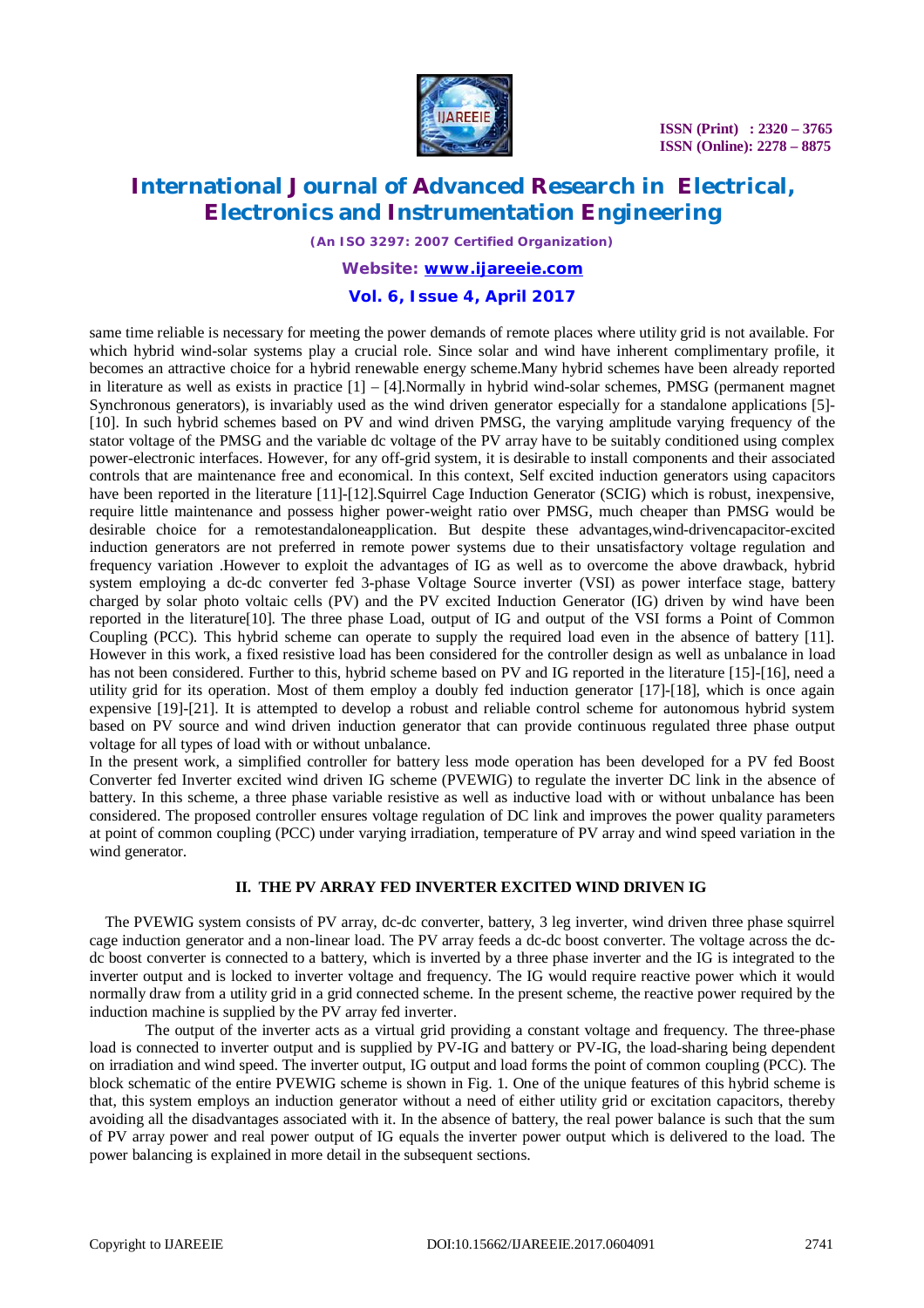

*(An ISO 3297: 2007 Certified Organization)*

*Website: [www.ijareeie.com](http://www.ijareeie.com)*

**Vol. 6, Issue 4, April 2017**



Figure 1: Block diagram of the Power Circuit for PVEWIG System with Battery

#### **III. CONTROL SCHEME OF THE PVEWIG**

In this paper, battery less operation of the PVEWIG scheme has been considered. The system should continue to deliver power uninterrupted during the absence of battery, which might happen either due to deep discharge or fully charged condition of the battery. Also it might be necessary to remove the battery from the system for a brief duration for maintenance. In this mode**,** the boost converter will act in a voltage regulation mode and maintains constant DC link voltage under all conditions of weather and load changes. The Inverter is triggered by an open loop sinusoidal PWM controller. The control block diagram of the dc-dc boost converter used in this scheme is shown in Figure 2.

The V-I characteristics of PV array varies with irradiation and temperature and this shifts the operating point of the PV array. Further, the variation of wind speed alters the shaft torque to the induction generator. These varying parameters cause the input as well as load of the dc-dc converter to vary. In this event, the controller works in voltage regulation mode. The dc-link voltage is regulated using a cascaded PI-SMC control in which the outer loop consists of a PI regulator and the inner loop consists of a sliding mode current controller (SMC) as shown in Fig. 2. The outer PI controller generates a current reference from its input voltage error between reference (Vo\_ref) and actual output voltage (Vo) of dc-dc converter. The error between reference (IL\_ref) and actual



Figure 2 Block diagram of Cascaded PI-SMC controller for output voltage regulation of dc-dc boost converter

Inductor current  $(I_L_{act})$  is given as input to SMC which generates the gate pulse for the boost converter IGBT. The basic principle of SMC involves design of a sliding surface in its control law which would direct the trajectory of the state variables towards a desired origin. Normally in a single switch dc–dc converter, the control law that adopts a switching function is given by  $u = 1/2(1 + sign(S))$  where  $\mu$ <sup>"</sup> is the

switching function (logic state) of the converter"s power switch and the state variable is the inductor current. Based on the general sliding mode control theory, the state variable error is defined as the difference between actual and reference value (of the inductor current), which forms the sliding function given by  $S=i_l$  *actual*<sup>-*i*</sup>l ref.

#### *A. Inverter Control of PVEWIG scheme*

When an IG is interfaced with the grid or in the proposed scheme with a "PV fed DC-DC converter fed inverter", initially there is a huge difference between the induced emf of the IG and the inverter voltage which causes a sudden inrush. The magnitude of this inrush depends on the initial speed of the rotor and the residual flux of the stator of the IG. If the rotor starts from zero speed then the magnitude of inrush is very severe, this is normally 5 to 6 times that of the rated current (which is the case of an induction motor). In this hybrid scheme, the IG is electrically integrated with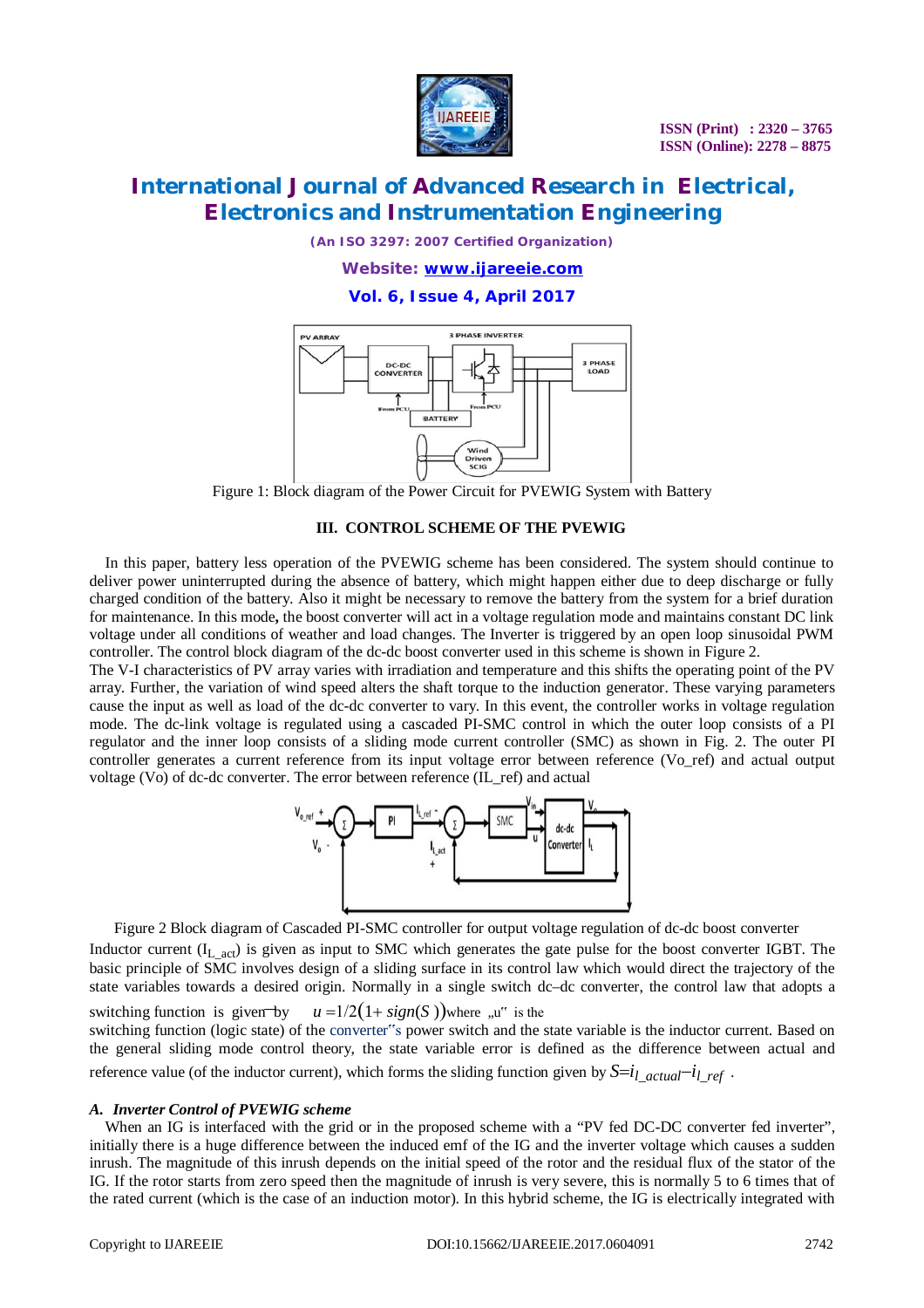

 **ISSN (Print) : 2320 – 3765 ISSN (Online): 2278 – 8875**

# **International Journal of Advanced Research in Electrical, Electronics and Instrumentation Engineering**

*(An ISO 3297: 2007 Certified Organization)*

### *Website: [www.ijareeie.com](http://www.ijareeie.com)*

### **Vol. 6, Issue 4, April 2017**

the inverter output when the speed of the IG is slightly above the synchronous speed which corresponds to the cut in speed of the wind turbine. Therefore in such condition the magnitudeand duration of the inrush is not much severe and could be withstood by the input dc source of the inverter. However, the output voltage of the inverter is gradually increased, by slowly increasing the modulation index of the sine PWM controller to totally eliminate any possibility of inrush current.

#### **IV. MODELING AND SIMULATION OF THE PVEWIG SYSTEM**

The simulation is performed using the mathematical models of PV array, dc-dc boost converter, induction machine, voltage source inverter (VSI) and the load in order to reduce the memory size and computation time of the simulation, which would otherwise make the simulation more complex as the entire hybrid scheme with control consists of several subsystems. The block diagram of the entire hybrid scheme used for simulation is shown in Figure 3. The mathematical equations governing the mathematical models of different subsystem shown in figure 3 are illustrated in Table I.



Figure 3 Block Diagram Representing the MathematicalModel of PVEWIG System

The PV model  $[22]$  is expressed as given in  $(1.1)$  to  $(1.5)$  and the dc-dc boost converter model is given by  $(2.1)$  to (2.2). The classical dq model is used for representing induction generator [23]. The inverter equations and load circuit are represented using (3) to (5). In this scheme, the total real power of the load is shared between inverter and IG. The reactive power of the load as well as the IG is met by the inverter. The real, reactive and apparent power distributions assuming the losses in the inverter and dc-dc converter are negligible, are given by (6) to (8).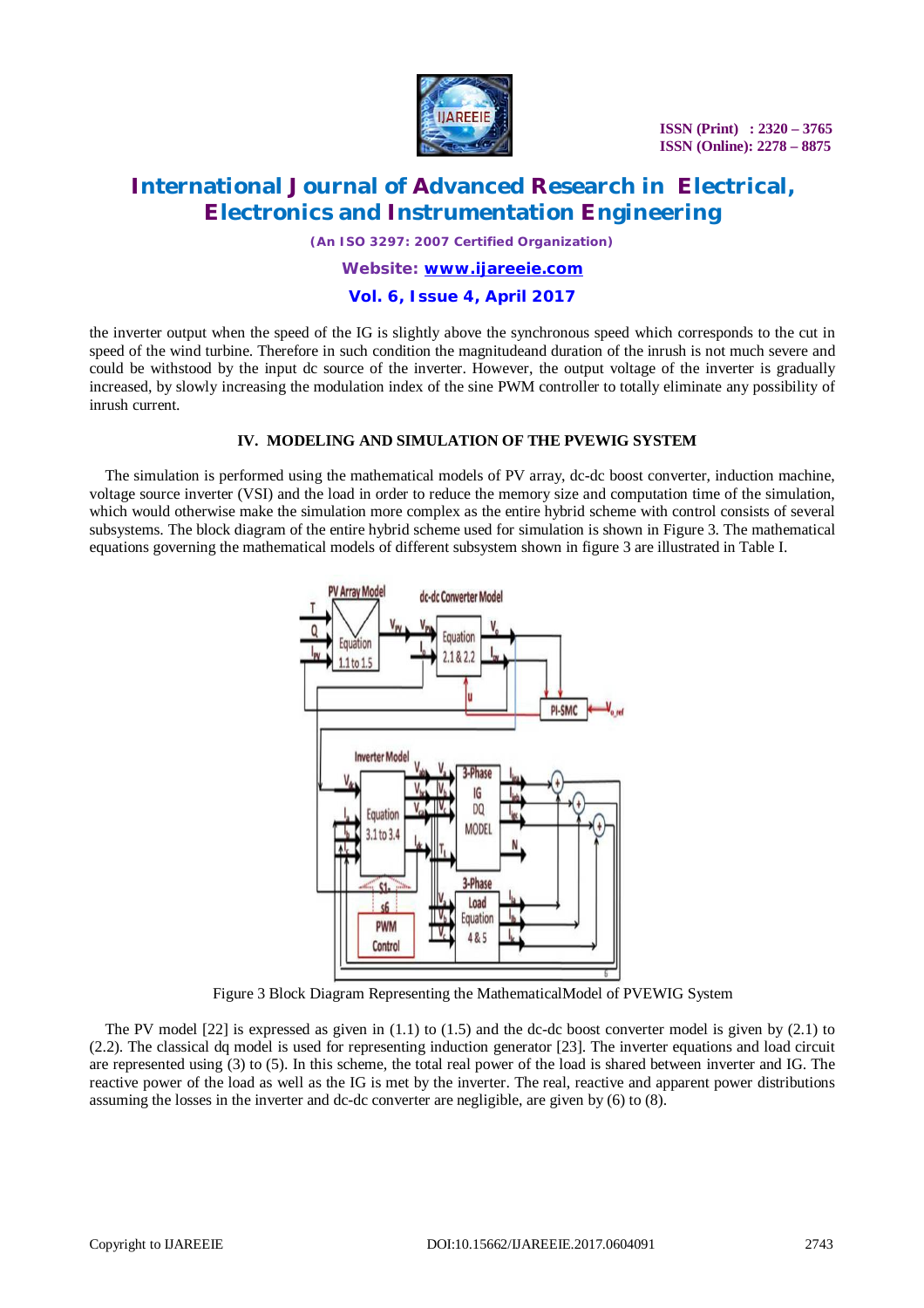

*(An ISO 3297: 2007 Certified Organization)*

*Website: [www.ijareeie.com](http://www.ijareeie.com)*

**Vol. 6, Issue 4, April 2017**



The instantaneous current distribution at the point of common coupling (PCC) is given by (9).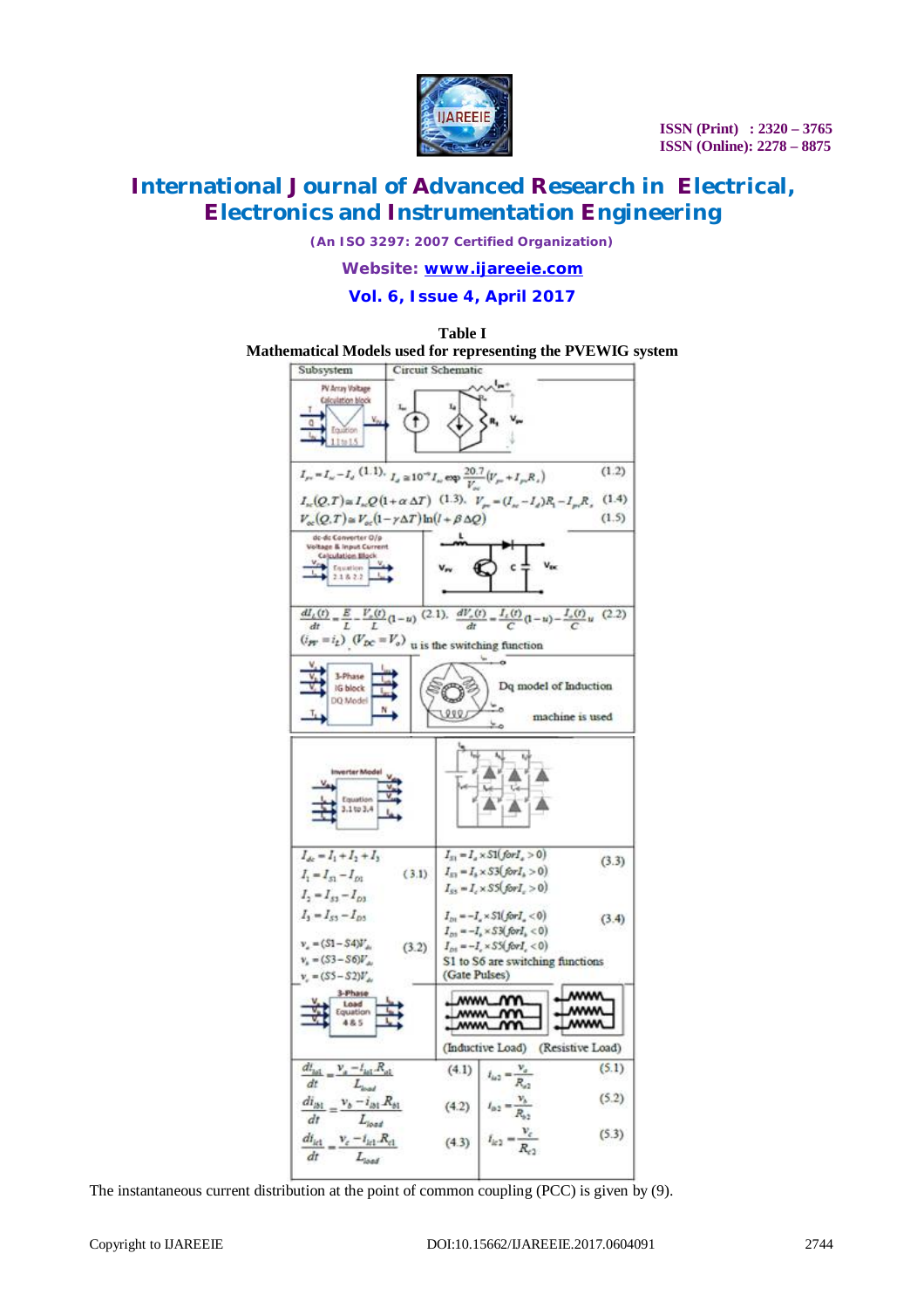

*(An ISO 3297: 2007 Certified Organization)*

*Website: [www.ijareeie.com](http://www.ijareeie.com)*

### **Vol. 6, Issue 4, April 2017**

| $P_{\text{Inverter}} + P_{\text{IG}} = P_{\text{load}}$ | $\ldots$ (6) |
|---------------------------------------------------------|--------------|
| $Q_{\text{Inverter}} = Q_{\text{IG}} + Q_{\text{load}}$ | $\ldots$ (7) |
| $S_{load} = S_{hverter} + S_{IG}$                       | $\ldots$ (8) |
| $i_{\text{Inverter}}$ abc $+i_{IG}$ abc $=i_{load}$ abc | $\ldots$ (9) |
|                                                         |              |

#### **Table II**

#### **System Parameters of PVEWIG system Considered for Simulation and used for Hardware Implementation and Validation**

| S.no           | <b>Parameters</b>                                  | <b>Symbol</b>        | Unit         | Value        |
|----------------|----------------------------------------------------|----------------------|--------------|--------------|
| 1.             | <b>Total Load Power</b>                            | $P_{load}$           | Watts        | 3450         |
| $\overline{2}$ | Rated Power of<br>Resistive-Inductive<br>load      | P <sub>RL_load</sub> | Watts        | 1350         |
| $\overline{3}$ | Rated Power of<br>Lamp Load<br>(Resistive load)    | P <sub>R</sub> load  | Watts        | 2100         |
| $\overline{4}$ | Rated Power of<br><b>Induction Generator</b>       | $P_{IG}$             | <b>Watts</b> | 2250         |
| $\overline{5}$ | Rated power of PV<br>array at STC                  | $P_{\rm{ov}}$        | Watts        | 2400         |
| 6              | Rated AC RMS<br>Line-Line Voltage<br>of the System | $V_{rms}$            | Volts        | 400          |
| 7              | Nominal DC Link<br>Voltage of the<br>Inverter      | $V_{DC}$             | Volts        | 570          |
| $\mathbf{g}$   | <b>Open Circuit</b><br>Voltage of PV<br>Module     | $V_{\alpha r}$       | Volts        | 19.5         |
| 9.             | <b>Short Circuit</b><br>Current of PV<br>Module    | $I_{sc}$             | Amps         | 3.3          |
| 10.            | Number of PV<br><b>Module</b> in Series            | $N_{pv\_s}$          | <b>Nos</b>   | 20           |
| 11             | Number of PV<br><b>Strings in Parallel</b>         | N <sub>pv</sub> p    | <b>Nos</b>   | $\mathbf{2}$ |

Neglecting the losses in the inverter and boost converter, the real power output of inverter equals the real power output of PV array ( $P_{\text{Inverse}} = P_{\text{pv}}$ ) in voltage regulation mode when the battery is isolated either due to deep discharge or fully charge condition. The different parameters considered for simulation is given Table II. Multiple loads have been considered for simulation which includes a lamp load (pure resistive) and a Resistive-inductive load. The simulation block diagram of the entire hybrid scheme along with the controller implemented in MATLAB/Simulink is shown in Fig. 4. The starting response of the PVEWIG system is shown in figure 5. It could be observed the real power of load is shared between inverter and IG, while the reactive power of the load and IG is supplied by the inverter. During starting, the modulation index of the sine PWM inverter is gradually increased from its initial zero value, which facilitates integration of IG with the inverter without any inrush current as shown in figure 6. The steady state waveforms of voltage at PCC and current of PVEWIG system including load, IG and inverter are shown in figure 7. The distribution of real power among PV array and IG under disturbances in irradiation, wind turbine speed and load is shown in figure 8a. In this case the temperature is maintained constant at 35 deg Celsius. It can be observed the system rms voltage remains constant except for a short duration disturbance as shown in figure 8a. Also the real power balance is ensured among the two sources PV array and IG, providing a regulated output voltage to the load. The response of the system for a wind speed variation at a constant load and irradiation is shown in figure 8b.

It can be observed, the controller ensures the power balance and maintaining constant DC link voltage. Further, in this case the power delivered by the IG increases with the wind speed while the PV power decreases accordingly, less than its available power for the given irradiation. However, the objective of the controller here is to regulate the DC link voltage in the battery less mode of operation.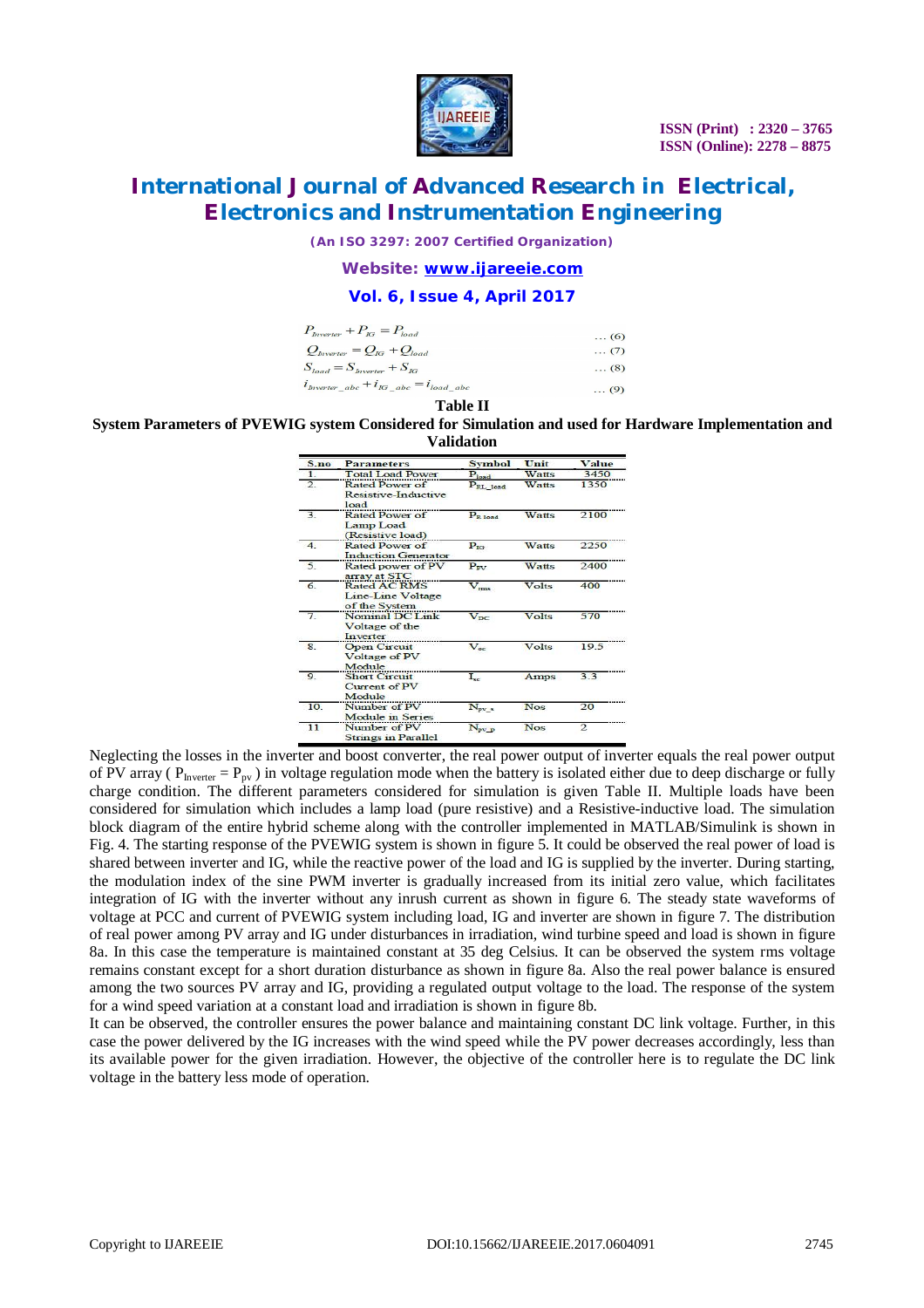

*(An ISO 3297: 2007 Certified Organization)*

*Website: [www.ijareeie.com](http://www.ijareeie.com)*

**Vol. 6, Issue 4, April 2017**



**Figure 4 Simulation Block Diagram in Matlab Representing the Mathematical Model of PVEWIG System**



**Figure 5 Simulation Results: Starting Response of PVEWIG system under constant weather and load conditions (Irradiation = 0.9 kW/ m2, Temperature=35 deg Celsius, IG speed = 51π rad/sec, Load=3.1 kW, 0.86 PF lag)**



**Figure 6 Simulation Results: Starting Current (without any overshoot for IG) and Voltage of PVEWIG system**



**Figure 7 Simulation Results: Steady State Voltage and Current of PVEWIG system**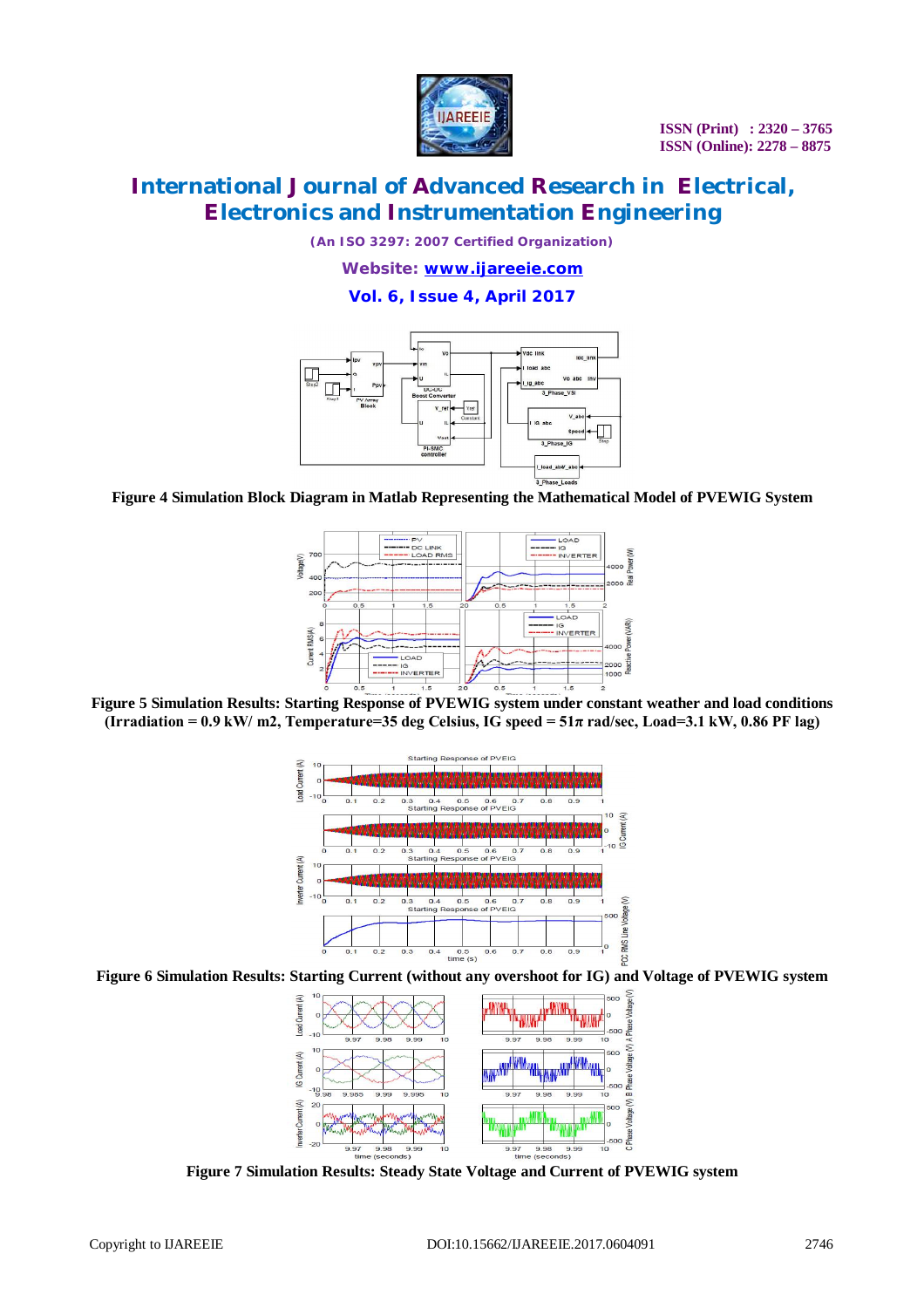

*(An ISO 3297: 2007 Certified Organization)*

*Website: [www.ijareeie.com](http://www.ijareeie.com)*

### **Vol. 6, Issue 4, April 2017**



**Figure 8 Simulation Results: (a) Response of PVEWIG system under simultaneous change in Irradiation and wind turbine speed with a constant load (b) Response of PVEWIG system with change in wind speed and constant load and constant irradiation (Q=0.6 kW/Sq.mtr)**

#### **VI. CONCLUSION**

A cascaded PI-SMC control has been successfully implemented for a dc-dc boost converter interfaced between PV array and a three phase voltage source inverter of a PVEWIG system for regulating the inverter DC link voltage. The modeling and simulation results of the battery less operation of PVEWIG scheme have been presented. The battery less mode operation of PVEWIG system has been successfully implemented and tested in hardware using a 2.4 kW PV panel and 2.25 kW IG driven by WTE. An exhaustive hardware results have been presented which validates the proposed control scheme and its simulation results. Also the PVEWIG system was put into operation in typical operating conditions for a complete day from morning to evening and all the weather and electrical parameters were monitored and recorded. The complete field test results of the PVEWIG without battery is presented, which demonstrates the ruggedness and the reliability of the system. The hardware results substantiates that the proposed control scheme is capable of providing a regulated output voltage to the load under all kinds of disturbances including variation in irradiation, temperature, wind speed, load as well as unbalance in load, for a battery less mode of PVEWIG system. The results further signify that the PVEWIG system with the proposed control scheme is an attractive solution for isolated off-grid applications where utility grid is not available.

#### **REFERENCES**

[1]O. Honorati, G. L. Bianco, F. Mezzetti, and L. Solero, "Power electronic interface for combined wind/PV isolated generating system," in Proc. European UnionWind Energy Conf., Goteborg, Sweden, 1996, pp. 321– 324.

[2]B. S. Borowy and Z. M. Salameh. (1997, Mar.).Dynamic response of a stand-alone wind energy conversion system with battery energy storage to a wind gust. IEEE Trans. Energy Conversion.[On line]. 12(1), pp. 73–78. Available: DOI: 10.1109/60.577283.

[3]S. Kim, C. Kim, J. Song, G. Yu, and Y. Jung, "Load sharing operation of a 14 kW photovoltaic/wind hybrid power system," in Proc. 26th IEEE Photovoltaic Specialists Conf., 1997, pp. 1325–1328.